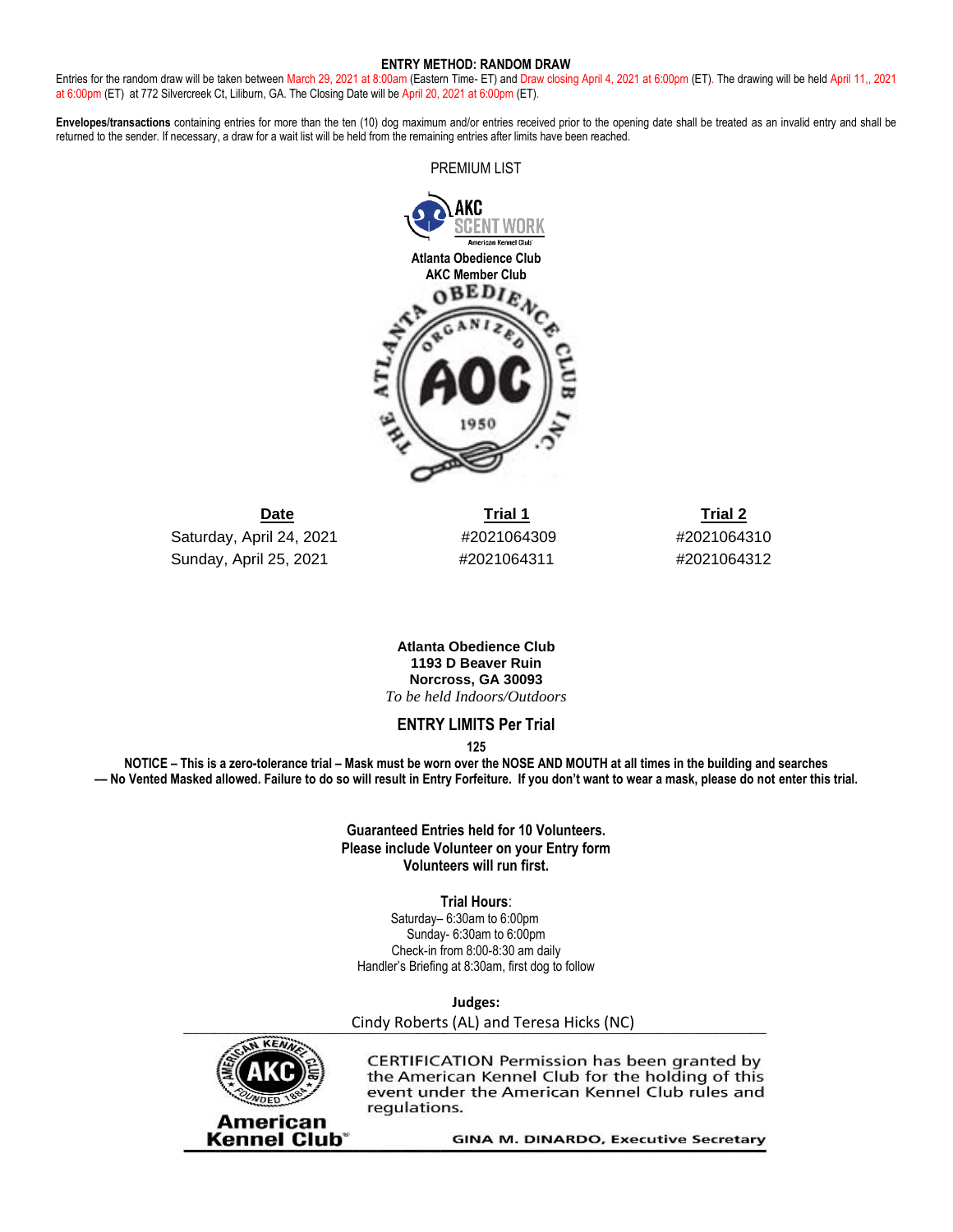# Atlanta Obedience Club

| President<br>Vice President<br>Secretary |                                                                                         | Donna Slavin<br>Deborah Torras<br>Joan Dickerson                                                                               |
|------------------------------------------|-----------------------------------------------------------------------------------------|--------------------------------------------------------------------------------------------------------------------------------|
|                                          | 1523 Esquire Place. Norcross, GA 30093                                                  |                                                                                                                                |
| Treasurer<br><b>Directors</b>            |                                                                                         | Sue Kelly<br>Gail Hinson, Jinnie Strickland,<br>Nancy Jenkins, Leslye Fienberg                                                 |
| <b>AKC</b> Delegate                      |                                                                                         | Gail LaBerge                                                                                                                   |
|                                          | <b>Scent Work Committee</b>                                                             |                                                                                                                                |
| <b>Trial Secretary</b>                   | 772 Silvercreek Ct<br>Lilburn, GA 30047<br>Email: solsticecwc@gmail.com<br>915-479-5113 | Jinnie Strickland                                                                                                              |
| <b>Trial Chair</b>                       | 3786 RAYFORD TRL<br>CLARKSTON, GA 30021-2641<br>Wingonwing93@gmail.com404-290-1491      | Susan Moore                                                                                                                    |
| <b>Event Committee</b>                   |                                                                                         | Susan Moore, Jinnie Strickland, Leslye<br>Pinnell, Teresa Morrison, , AOC<br>Officers Members and Board of<br><b>Directors</b> |
| Volunteer<br>Coordinator                 |                                                                                         | Laura Klien<br>Lakbc.15@gmail.com                                                                                              |

# Judges & Assignments

# Please Note – Excellent Interior is offered once per day.

| Judge Teresa Hicks #108211<br><b>Tobaccoville, NC</b> |                                                                                             | Judge Cindy Roberts #102448<br>Calera, AL |                                                                                                                                              |  |
|-------------------------------------------------------|---------------------------------------------------------------------------------------------|-------------------------------------------|----------------------------------------------------------------------------------------------------------------------------------------------|--|
|                                                       |                                                                                             |                                           |                                                                                                                                              |  |
| <b>Saturday 9/26/2020</b>                             | Interior - Novice & Advanced<br>Buried – Novice & Advanced<br>Container - Novice & Advanced | <b>Saturday 9/26/2020</b>                 | Interior - Novice & Advanced.<br>Excellent<br>Buried - Novice & Advanced.<br>Excellent<br>Container - Novice & Advanced.<br>Excellent        |  |
| <b>Sunday 9/27/2020</b>                               | Interior - Novice & Advanced<br>Buried - Novice & Advanced<br>Container - Novice & Advanced | <b>Sunday 9/27/2020</b>                   | Interior - Novice & Advanced,<br><b>Fxcellent</b><br>Buried - Novice & Advanced.<br>Excellent<br>Container - Novice & Advanced.<br>Excellent |  |

|  |  | <b>Classes Offered</b> |  |
|--|--|------------------------|--|
|  |  |                        |  |

 $\overline{a}$ 

| <b>Saturday &amp; Sunday</b>              |                                            |  |
|-------------------------------------------|--------------------------------------------|--|
|                                           |                                            |  |
| Container                                 | Novice A/B, Advanced, Excellent            |  |
| Buried<br>Novice A/B, Advanced, Excellent |                                            |  |
| Interior                                  | Novice A/B, Advanced, Excellent (1per day) |  |

**MOVE UPS WILL BE ALLOWED FROM SATURDAY'S TRIAL TO SUNDAY'S TRIAL**

**NO SAME DAY MOVE UPS.**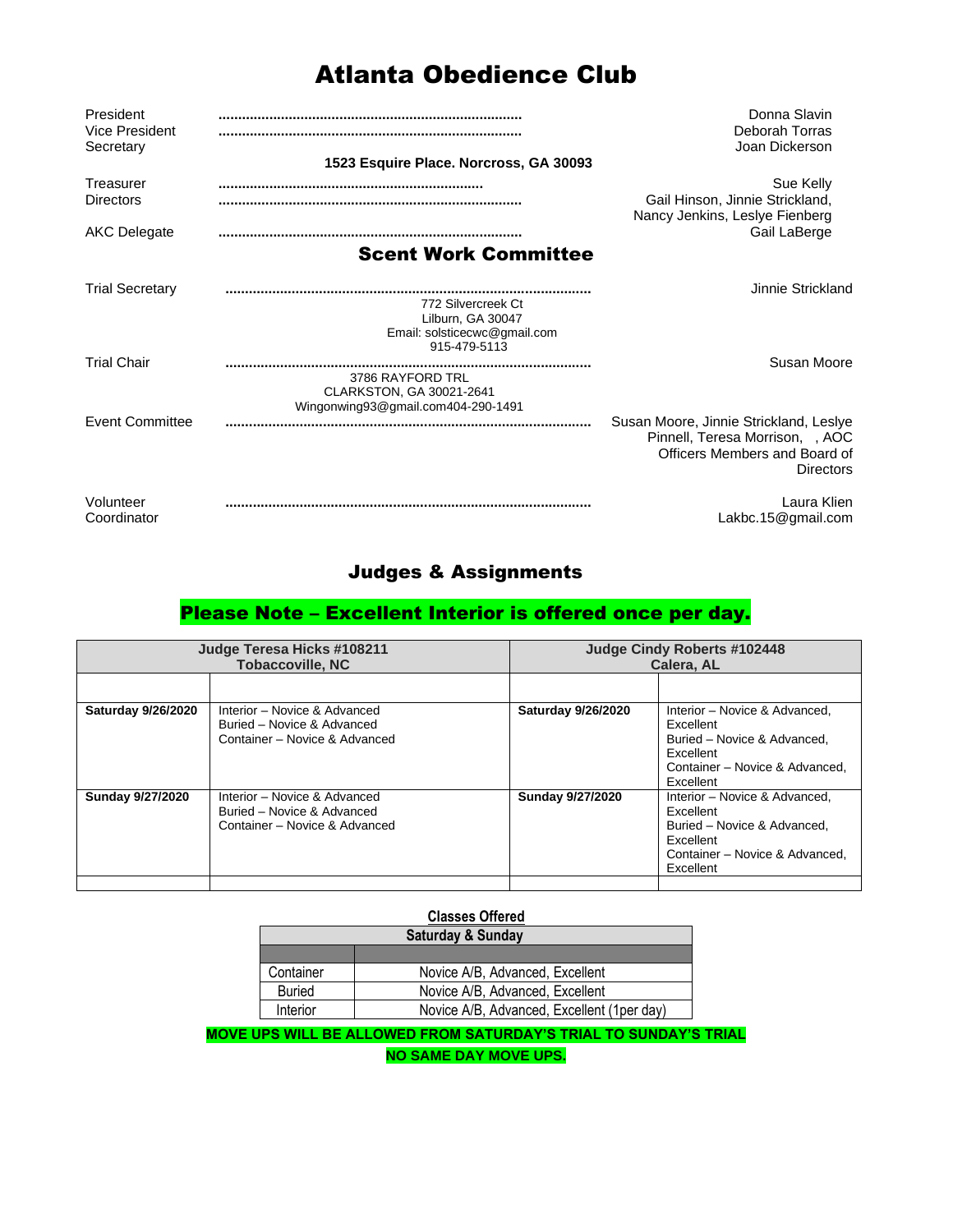#### **DOG ELIGIBLE TO ENTER**

This trial is open to all dogs SIX (6) months of age or older that are registered with the American Kennel Club or that have AKC Limited Registration, Purebred Alternative Listing/Indefinite Listing Privileges (PAL/ILP), an AKC Canine Partners listing number or approved Foundation Stock Service (FSS) breeds are eligible to participate.

Dogs with a Purebred Alternative Listing/Indefinite Listing Privileges (PAL/ILP) or an AKC Canine Partners listing number must be spayed or neutered in order to compete.

Dogs with physical challenges (including amputees) are eligible to participate provided that, in the opinion of the judge, the dog displays no sign of physical discomfort and can safely complete the search. Deaf and blind dogs are allowed to enter. Females in season may not participate, aggressive dogs, or dogs suffering from an injury, or illness which may affect the dog's physical or mental performance may not participate. No dog shall compete if it is sutured, bandaged, or has any visible wounds.

#### **ENTRY FEES**

\*an entry is defined as a single run by a single dog, in a single class. Entry fees include a \$3.50 per run AKC recording fee.

ALL.Classes........................................................................... \$25.00 Please make checks payable to the **Atlanta Obedience Club**

#### **Mail entry forms and fees to:**

Jinnie Strickland 772 Silvercreeck Ct Lilburn, GA 30047

No entries will be accepted by phone, email, fax, or hand delivery. Express mail entries **must include the signature waiver** allowing them to be left at the secretary's address. Inquiries may be directed to TRIAL SECRETARY NAME at solsticecwc@gmail.com. No entry shall be made and no entry shall be accepted which specifies any conditions as to its acceptance.

**Illegible entries** will not be processed and will be returned to the exhibitor. Returned checks do not constitute a valid entry and the

Trial Secretary will add a \$25.00 collection fee to the amount of each returned check.

#### **WAIT LIST INFORMATION**

Atlanta Obedience Club is/ offering a wait list to fill openings created by withdrawn entries after the trial's closing date/time. A maximum of **50 entries per day** will be placed on the club's wait list. All entries, including wait listed entries, must be received by the Trial Secretary prior to April 20, 2021. No entries may be withdrawn with a refund after closing on April 20, 2021. If a withdrawn entry is replaced by a wait listed entry, a full refund will be issued for the withdrawn entry. Any wait listed entry that does not move off the wait list into the trial will receive a full refund.

#### **STAGING AREA, HANDLER'S BREIFING, AND WARM-UP INFORMATION**

**Staging Area** will be out of view of search area(s). Staging area will include crating, warm-up and waiting area, as well as the secretary table for check-ins and posting of running order and results.

The **Handler's Briefing** will take place prior to the start of each class, after the hide(s) have been set and after the Demo Dog has run. In the Handler's Briefing the judge will explain if there's an off-leash option, number of hides, maximum height of hides and maximum time for the search. NO DOGS are to be present during the Handler's Briefing.

A **warm-up area** will be available consisting of ONE marked container of each odor being tested at the trial and may also consist of blanks containers. Exhibitors should limit their warm-up to (2) two minutes or less. The warm-up area is to be used exclusively for warming up the handler-dog team prior to their run, or for recovery after the run. The warm-up area is not for training or relieving of the dog.

#### **SEARCH AREA AND RING CONDITIONS**

Search areas may be of any shape, and of the size specified in the Regulations for each class.

#### **ADDITIONAL SITE INFORMATION**

**Trial Site.** It is not appropriate to visit the trial location prior to the trial date. Many search locations are real-life environments and such visits may risk the host losing the opportunity to use the location in the future.

**Possession of Odors and Training**. Chapter 5. Section 26 of the Scent Work Regulations state "No person other than those engaged in the administration of a trial shall be in possession of any target odor when on the trial grounds. There shall be no training on the grounds of the AKC Scent Work trial, other than the designated warm-up area".

**Spectator Area.** Due to Covid-19 protocols there will be NO SPECTATORS allowed in the building.

**Crating space** will be for Committee members ONLY. The event site requires a tarp to be placed on the floor underneath your crates. Crates may be left overnight; however, the Atlanta Obedience Club will not be responsible for any lost or damaged items left at the show site.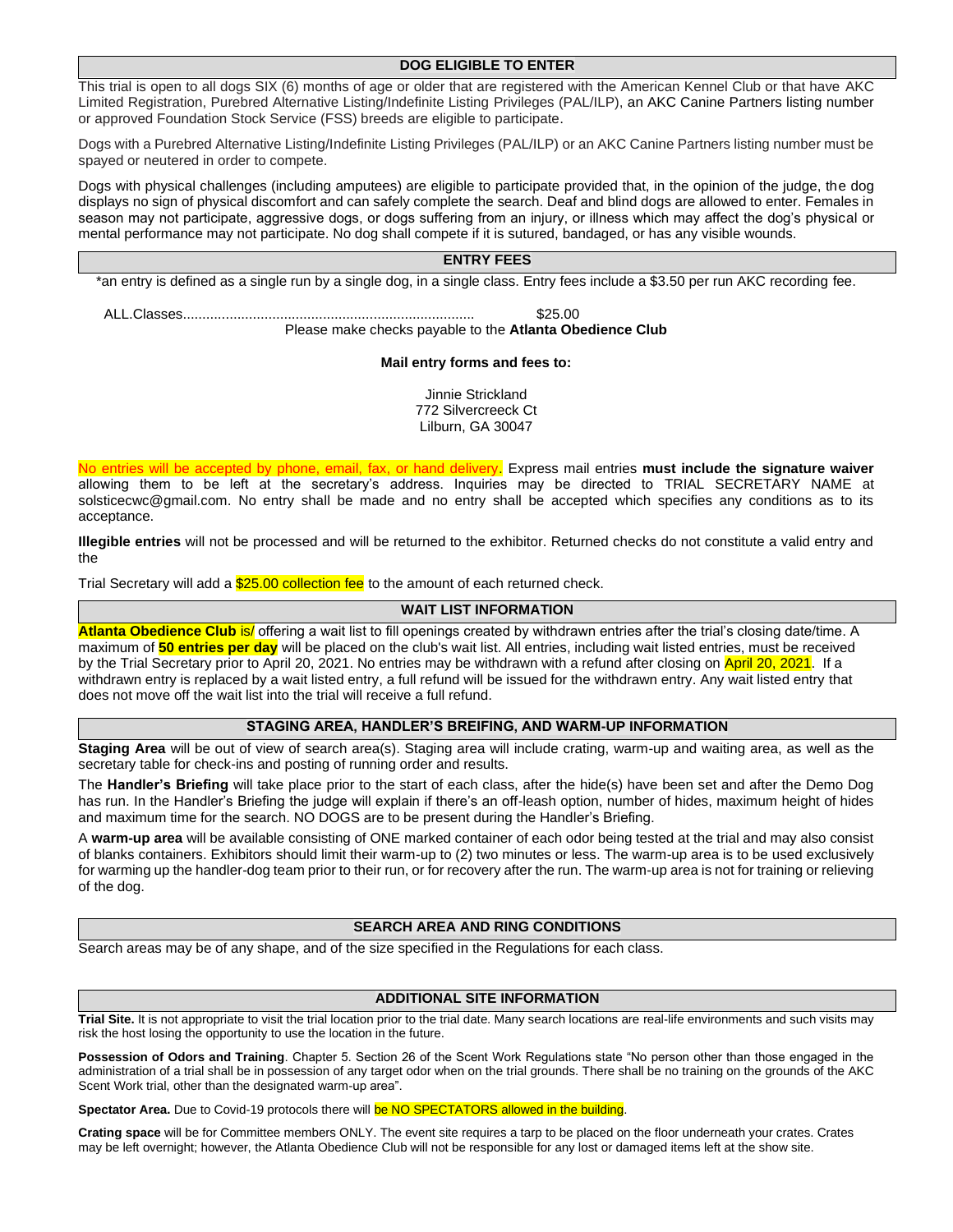#### **Exhibitors will be required to crate in their vehicles maintaining Physical Distance Requirements - Note there is no space for RV parking at this trial.**

**Exhibitors are responsible** for cleaning up after their dog(s). Any exhibitor failing to do so may be excused without benefit of refund if the Event Committee deems the exhibitor to be in violation of this requirement. Cleaning supplies and disposal sites will be available at various locations around the show grounds.

#### **RIBBONS, AWARDS AND PRIZES**

|                                                                                   | Placement ribbons will be awarded in each class as follows |             |  |
|-----------------------------------------------------------------------------------|------------------------------------------------------------|-------------|--|
| First Place                                                                       |                                                            | <b>Blue</b> |  |
| Second Place                                                                      |                                                            | Red         |  |
| Third Place                                                                       |                                                            | Yellow      |  |
| <b>Fourth Place</b>                                                               |                                                            | White       |  |
| Qualifying Score                                                                  |                                                            | Dark Green. |  |
| New Title rosette will be awarded to all dog and handler teams finishing a title. |                                                            |             |  |

**HIGH IN TRIAL**

Only teams who participate in all elements offered (Container, Interior, Buried), and qualify in each are eligible to win **High in Trial**. One High In Trial winner is chosen; there is no separate High In Trial for the Novice A and Novice B sections.

The High in Trial is determined by adding the team's faults across the elements. If there is a tie based on faults, then the team's times across the elements will be summed and the faster-finishing team will win.

Teams winning High In Trial will earn a Rosette

All exhibitors should obtain a copy of the Regulations for Scent Work, by downloading them here: <http://images.akc.org/pdf/rulebooks/RSW001.pdf>

#### **NOTICE TO EXHIBITORS**

#### **SAFETY, BEHAVIOR and LIABILITY**

**The safety of the dog** is our primary concern. By entering this trial, exhibitors acknowledge that they are familiar with the rules and regulations of this sport, and that their dogs are familiar with and able to perform all searches safely. **It is expressly understood** that exhibitors alone are responsible for the behavior of their dogs and/or children. Any exhibitor whose dogs and/or children create an unnecessary disturbance or repeatedly engage in unsafe or disruptive behavior may, at the discretion of the trial committee, be asked to leave the show site. In such case, no refund of any fees paid will be made. The Atlanta Obedience Club and its agents, employees, etc., will assume no responsibilities for any loss, damage or injury sustained by exhibitors or handlers, or to any of their dogs or property and further assumes no responsibility for injury to children. The Atlanta Obedience Club reserves the right to decline entries for cause and may remove any dog on account of aggression. No one shall have any recourse or claim against the Atlanta Obedience Club or any official thereof.

**Collars, Leashes and Harnesses.** During searches, dogs must wear a properly fitted collar or harness approved by the judge. A wearable camera such as a Go Pro may be mounted to the dog's harness, if desired. Leashes may be of any length and/or retractable. The leash should be made of plain, pliable material.

**All dogs must be on leash** at all times, and retractable leashes may not be used when on trial grounds (except during judged searches). Dogs must enter and exit the search area with the leash attached to the collar or harness, including when waiting in the search area before and after the search. An off-leash option may be offered at the discretion of the judge, only if the area is completely enclosed.

#### **REFUNDS**

**No entry fee** will be refunded if the trial cannot open or be completed by reason of riots, civil disturbances, fire, an act of God, public emergency, act of a public enemy, or any other cause beyond the control of the organizing committee. No entry fee will be refunded in the event a dog is absent, disqualified, excused, or barred from competition by the action of the Trial Committee, Dogs pulled after closing because of injury or other medical condition are not eligible for a refund.

**Bitches in season** will be refunded the full entry fee. Notification in writing must be given to the trial secretary no later than one half hour prior to the start of the first class of the day of the trial.

#### **RINGSIDE**

**Judges are not required** to wait for dogs. The Owner of each dog is solely responsible for having it ready at the search area when it is to be judged. The Club has no responsibility to provide service through a public address system or stewards or runners for the purpose of calling or locating dogs that are not brought into the ring when required.

**EXHIBITOR CHECK-IN**: At check-in you will receive your armband number. Once the time and location for check-in is determined all exhibitors will be notified by email.

#### **Exhibitors MUST check-in EACH day they are entered.**

**Claims will be arbitrated as set forth on the Official AKC Entry Form for this event.**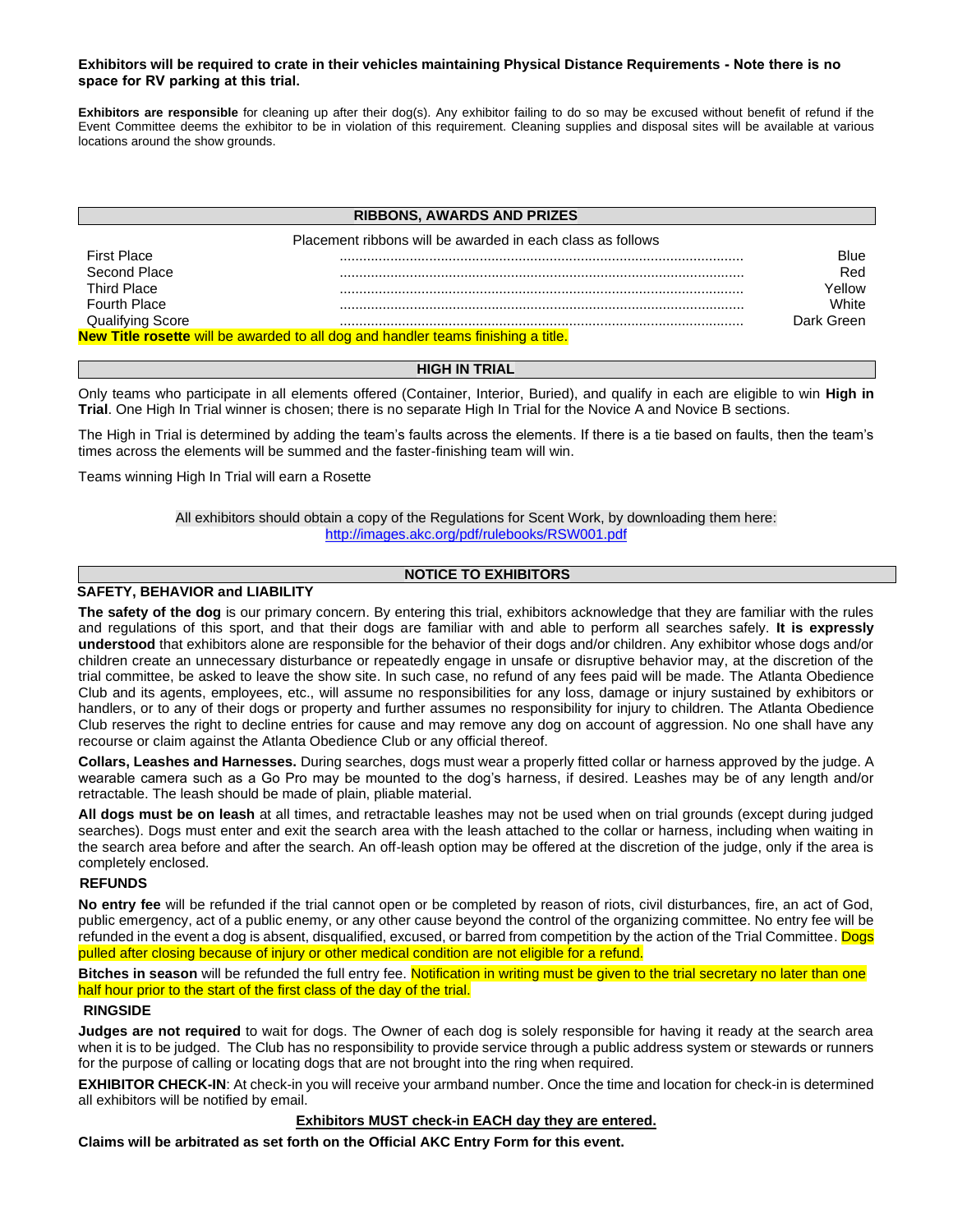| <b>HOST HOTEL INFORMATION</b> |                     |                        |  |  |
|-------------------------------|---------------------|------------------------|--|--|
| La Quinta Inn                 | <b>Holiday Inn</b>  | Motel 6                |  |  |
| 2370 Stephens Center Dr       | 6310 Sugarloaf Pkwy | 3525 Breckenridge Blvd |  |  |
| Duluth, GA                    | Duluth, GA          | Duluth, GA             |  |  |
| 678-957-0500                  | 770-476-2022        | 770-931-0684           |  |  |

Hotel is considered part of the showgrounds, failure to maintain or clean up after your dogs is grounds for a bench committee.

# **RV Parking Location**: JONES RV PARK, 2200 Willowtrail Parkway, Norcross, Georgia 30093

JonesRVpark@jonesRVpark.com BUSINESS: 770-923-0911 FAX: 770-381-2342 All RV sites \$30 per day • Full hookup: Water, sewer, 50/30/20 Amp • Dumping Stations • Propane for campers and bottles • North of Atlanta, just East of I-85 exit 101 • 6 Miles north of I-285 Laundry facilities on-site 24 hour shower facilities, wireless internet. Note: There is no space at the trial for RV parkings.

# **DIRECTIONS TO TRIAL SITE**

Directions to the Trials from I-85 N to Exit 106 to GA-316 E to Lawrenceville. Continue on 316 and take the exit toward Collins Hill Rd/Lawrenceville/Buford from GA-316 E Continue on GA-124 N/GA-20 W/Hwy 20 NE W/Buford Dr. Drive to Cripple Creek Dr. Parking - Please be mindful of any parking restrictions or directions.

# **GUIDE FOR SOCIAL DISTANCING AT SCENT WORK TRIAL**

See the latest AKC Scentwork Best Practices [https://s3.amazonaws.com/cdn-origin-etr.akc.org/wp](https://s3.amazonaws.com/cdn-origin-etr.akc.org/wp-content/uploads/2020/05/15111303/Scent-Work-Covid-19-Suggested-Best-Practices.pdf)[content/uploads/2020/05/15111303/Scent-Work-Covid-19-Suggested-Best-Practices.pdf](https://s3.amazonaws.com/cdn-origin-etr.akc.org/wp-content/uploads/2020/05/15111303/Scent-Work-Covid-19-Suggested-Best-Practices.pdf)

Parking: Parking will only be allowed at the signed area with Distances marked Do not move the SIGNS –

If the area of signed section at tree line is full PLEASE Park at a diagonal behind the first row leaving 10 feet between rows.

Exhibitors will work out of their vehicles - Please plan accordingly to weather conditions and bring your shade and items you may need to keep your canine partner comfortable.

# *All exhibitors are required to wear a MASK - Exhibitors are to PROVIDE their own mask and gloves. Masks are to be worn in the building and during all Element runs. Mask must be worn in the building and when not able to be Physical Distance.*

# **NO MASK you forfeit your right to RUN in the SCENT WORK TRIALS.**

All Exhibitors are to adhere to Social Distancing - Avoid Congregating to all extent possible. There will be no SPECTATORS ALLOWED DURING SEARCHES! The only people allowed in the Search area is the Judge, Exhibitor team, and necessary Ring Stewards ALL WILL HAVE MASKS ON!

Hand Sanitizer will be PROVIDED.

Please be aware of your running order for your Element and be ready at the waiting area. Qualifying ribbons will be available for pick up as exhibitors leave the ring. New Title Ribbons will be available for self pickup

Placement Ribbons and Rosettes for the High in Trial and will not be placed for pick up until Scores are reviewed and signed off by the Judges. Stickers for element and times will also be available after Judges Verification. No ribbons or awards will be mailed.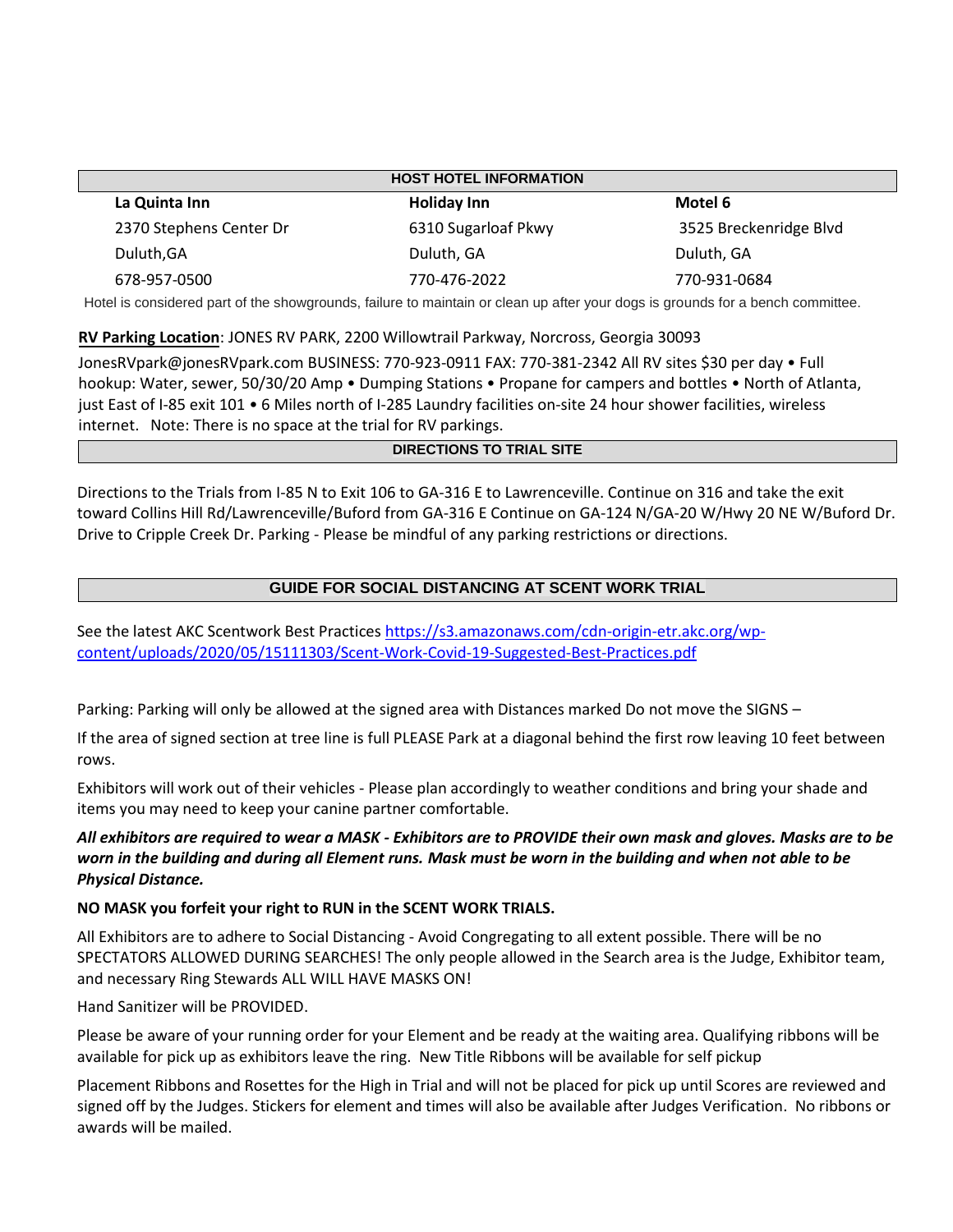We will have a FOOD TRUCK for meals. You can **pre-order** your meals at the truck website. freshtruckatl.com Lunch PrePay Package Options\* provided by The FreshTruck (see menu for item descriptions at the end of the premium)

Saturday, 4/24 and Sunday, 4/25 – Pre order your 2 day lunch bundle by including it in your entry fees.

"Hearty": \$23pp (\$2 pre-order discount) Saturday Coconut Chicken Tenders Sunday 1/2 lb Angus Cheeseburger "Healthy": \$19pp (\$1 pre-order discount) Saturday Side Plate Sunday Entrée Salad "Premium": \$29pp (\$2 pre-order discount) Saturday 1/2 lb Angus Cheeseburger Sunday Lobster Roll

#### **VOLUNTEER FORM**

**Please Consider volunteering for our trail. Earn worker bucks as well a chance for the 10 guaranteed worker spots**

VOLUNTEER There are 10 spaces held per element for Volunteers - If you wish to volunteer please make sure to write Volunteer on your entry envelope. To be considered for priority volunteer entry you must indicate on your entry and then complete the volunteer form that will be sent prior to the draw.

**Scott Bedenbaugh from Pic2Go Studios will be providing video of your runs. Sign up will be available each day.** 

**Pix2go.com Email: Scott@pix2go.com Phone : 770-262-8743**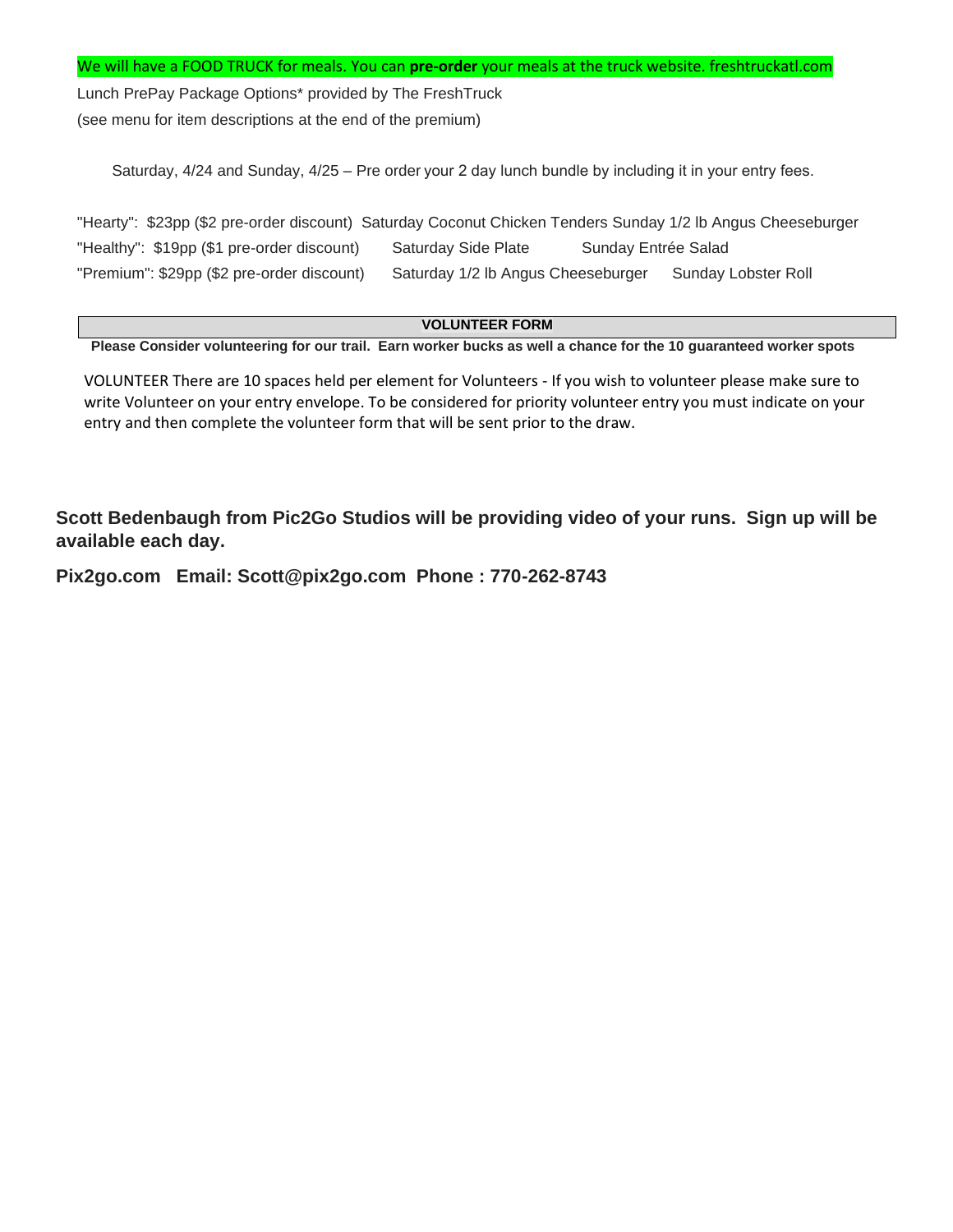

# **AKC Official Entry Form**

### **PLEASE NOTE Interior Excellent is only offered once each day.**

|                                | Container                                                                 | <b>Interior</b>                                                              | <b>Buried</b>                                                                |
|--------------------------------|---------------------------------------------------------------------------|------------------------------------------------------------------------------|------------------------------------------------------------------------------|
| Saturday<br>4/24/21<br>Trial 1 | $\Box$ Novice A<br>$\Box$ Novice B<br>$\Box$ Advanced<br>$\Box$ Excellent | $\Box$ Novice A<br>$\Box$ Novice B<br>$\Box$ Advanced<br>$\Box$ Excellent    | $\Box$ Novice A<br>$\Box$ Novice B<br>$\Box$ Advanced<br>$\Box$ Excellent    |
| Saturday<br>4/24/21<br>Trial 2 | ∩ Novice A<br>$\Box$ Novice B<br>$\Box$ Advanced<br>$\Box$ Excellent      | $\Box$ Novice A<br>$\Box$ Novice B<br>$\Box$ Advanced                        | ∩ Novice A<br>$\Box$ Novice B<br>$\Box$ Advanced<br>$\Box$ Excellent         |
| Sunday<br>4/25/21<br>Trial 1   | $\Box$ Novice A<br>$\Box$ Novice B<br>$\Box$ Advanced<br>$\Box$ Excellent | $\Box$ Novice A<br>$\square$ Novice B<br>$\Box$ Advanced<br>$\Box$ Excellent | $\Box$ Novice A<br>$\Box$ Novice B<br>$\Box$ Advanced<br>$\Box$ Excellent    |
| Sunday<br>4/25/21<br>Trial 2   | $\Box$ Novice A<br>$\Box$ Novice B<br>$\Box$ Advanced<br>$\Box$ Excellent | $\Box$ Novice A<br>$\Box$ Novice B<br>$\Box$ Advanced                        | $\Box$ Novice A<br>$\square$ Novice B<br>$\Box$ Advanced<br>$\Box$ Excellent |
|                                |                                                                           | Entry fees: <mark>\$25 per class – See Fee Schedule</mark>                   |                                                                              |

**# of classes entered: \_\_\_\_\_\_\_\_\_ Total Due: \_\_\_\_\_\_\_\_\_\_\_**

*Make checks payable to the Atlanta Obedience Club*

*Trial Secretary will add a \$25.00 collection fee to the amount of each returned check.*

| <b>AKC Registered Name</b>              |               | <b>Registration Number</b>        |                                            |     |         |
|-----------------------------------------|---------------|-----------------------------------|--------------------------------------------|-----|---------|
|                                         |               |                                   | $\square$ AKC/PAL/ILP/CP $\square$ Foreign |     |         |
| Call name                               | Date of birth |                                   |                                            | Sex |         |
| <b>Breed</b>                            |               |                                   |                                            |     | Variety |
| Breeder                                 |               |                                   |                                            |     |         |
| Sire                                    |               |                                   |                                            |     |         |
| Dam                                     |               |                                   |                                            |     |         |
| Owner                                   |               |                                   |                                            |     |         |
| Owner's Address                         |               |                                   |                                            |     |         |
| State<br>City                           |               | Zip                               |                                            |     |         |
| Telephone                               | Email         |                                   |                                            |     |         |
| Handler name (if different from owner): |               | Junior Handler # (if applicable): |                                            |     |         |

**Fields marked in blue are REQUIRED.** 

**Fields marked in gray must be completed if the information is known.** 

**\*\*\*Be sure to read the Agreement and sign on the reverse. No form will be processed without your signature!\*\*\*** 

**AKC Rules, Regulations, Policies and Guidelines are available on the American Kennel Club Web [site, www.akc.o](http://www.akc.org/)rg**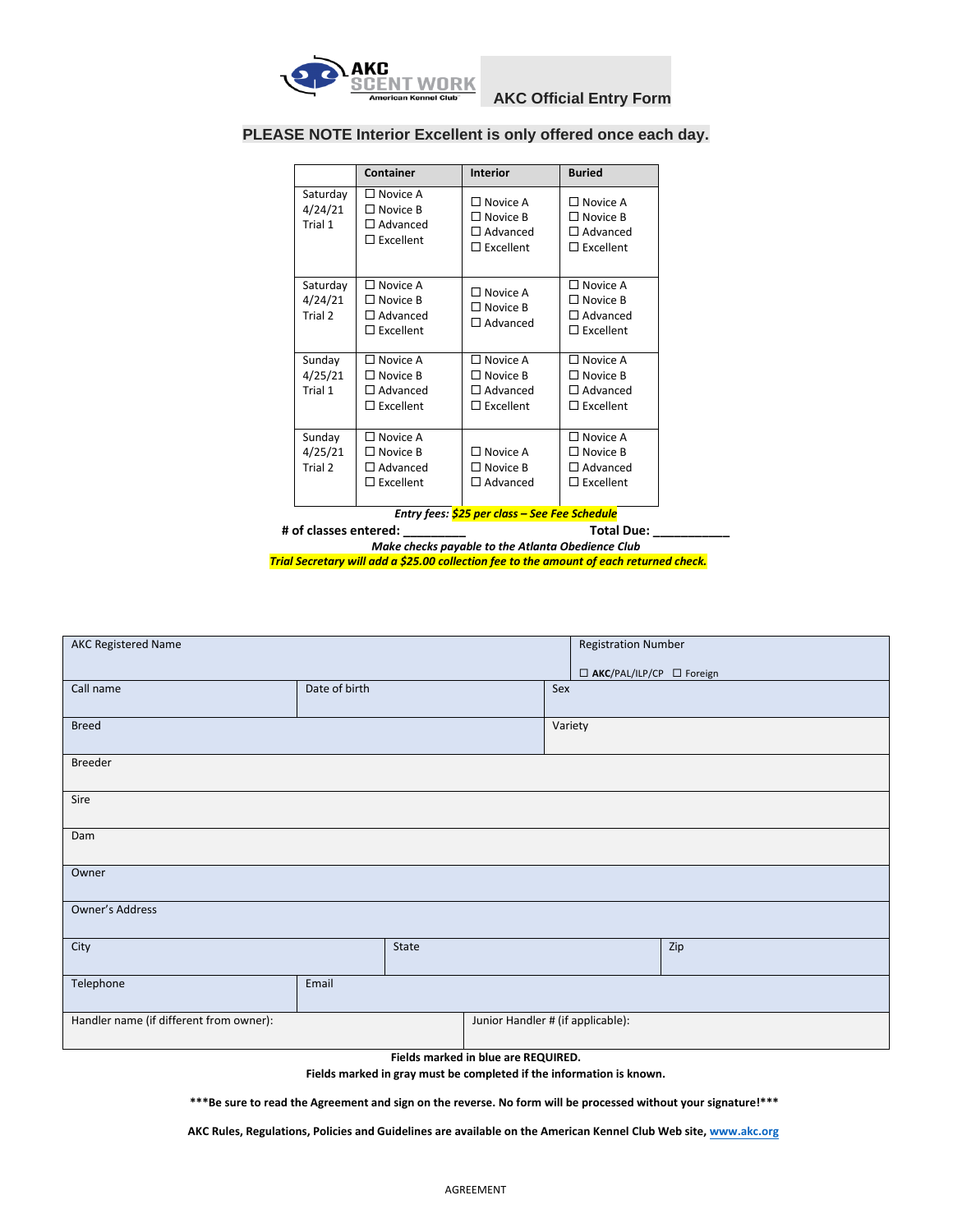I certify that I am the actual owner of the dog, or that I am the duly authorized agent of the actual owner whose name I have entered. In consideration of the acceptance of this entry, I (we) agree to abide by the rules and regulations of The American Kennel Club in effect at the time of this event, and any additional rules and regulations appearing in the premium list of this event and entry form and any decision made in accord with them. I (we) agree that the club holding this event has the right to refuse this entry for cause which the club shall deem sufficient. I (we) certify and represent that the dog entered is not a hazard to persons or other dogs. In consideration of the acceptance of this entry and of the holding of this event and of the opportunity to have the dog judged and to win prizes, ribbons, or trophies, I (we) agree to hold the AKC, the event-giving club, their members, directors, governors, officers, agents, superintendents or event secretary and the owner and/or lessor of the premises and any provider of services that are necessary to hold this event and any employees or volunteers of the aforementioned parties, and any AKC approved judge, judging at this event, harmless from any claim for loss or injury which may be alleged to have been caused directly or indirectly to any person or thing by the act of this dog while in or about the event premises or grounds or near any entrance thereto, and I (we) personally assume all responsibility and liability for any such claim; and I (we) further agree to hold the aforementioned parties harmless from any claim of loss, injury or damage to this dog.

Additionally, I (we) hereby assume the sole responsibility for and agree to indemnify, defend and save the aforementioned parties harmless from any and all loss and expense (including legal fees) by reason of the liability imposed by law upon any of the aforementioned parties for damage because of bodily injuries, including death at any time resulting therefrom, sustained by any person or persons, including myself (ourselves), or on account of damage to property, arising out of or in consequence of my (our) participation in this event, however such, injuries death or property damage may be caused, and whether or not the same may have been caused or may be alleged to have been caused by the negligence of the aforementioned parties or any of their employees, agents, or any other person. I (we) agree that the determination of whether the injury is serious shall be made by the event veterinarian and is binding on me (us). I (WE) AGREE THAT ANY CAUSE OF ACTION, CONTROVERSY OR CLAIM ARISING OUT OF OR RELATED TO THE ENTRY, EXHIBITION OR ATTENDANCE AT THE EVENT BETWEEN THE AKC AND THE EVENT-GIVING CLUB (UNLESS OTHERWISE STATED IN THIS PREMIUM LIST) AND MYSELF (OURSELVES) OR AS TO THE CONSTRUCTION, INTERPRETATION AND EFFECT OF THIS AGREEMENT SHALL BE SETTLED BY ARBITRATION PURSUANT TO THE APPLICABLE RULES OF THE AMERICAN ARBITRATION ASSOCIATION. HOWEVER, PRIOR TO ARBITRATION ALL APPLICABLE AKC BYLAWS, RULES, REGULATIONS, AND PROCEDURES MUST FIRST BE FOLLOWED AS SET FORTH IN THE AKC CHARTER AND BYLAWS, RULES, REGULATIONS, PUBLISHED POLICIES AND GUIDELINES.

**SIGNATURE** of owner or his agent duly authorized to make this entry.

**SIGN HERE X:**\_\_\_\_\_\_\_\_\_\_\_\_\_\_\_\_\_\_\_\_\_\_\_\_\_\_\_\_\_\_\_\_\_\_\_\_\_\_\_\_\_\_\_\_\_\_\_\_\_\_\_\_\_\_\_\_\_\_\_\_\_\_\_\_\_\_\_\_\_\_\_\_\_\_ **Phone #:** \_\_\_\_\_\_\_\_\_\_\_\_\_\_\_\_\_\_\_\_\_\_\_\_\_\_\_\_\_\_\_\_\_\_\_\_\_\_\_\_\_\_\_\_\_\_\_\_\_\_\_\_\_\_\_\_\_\_\_\_\_\_\_\_\_\_\_ **Email:** \_\_\_\_\_\_\_\_\_\_\_\_\_\_\_\_\_\_\_\_\_\_\_\_\_\_\_\_\_\_\_\_\_\_\_\_\_\_\_\_\_\_\_\_\_\_\_\_\_\_\_\_\_\_\_\_\_\_\_\_\_\_\_\_\_\_\_\_\_\_ **In case of Emergency –** Name: **Name: Phone #:** 2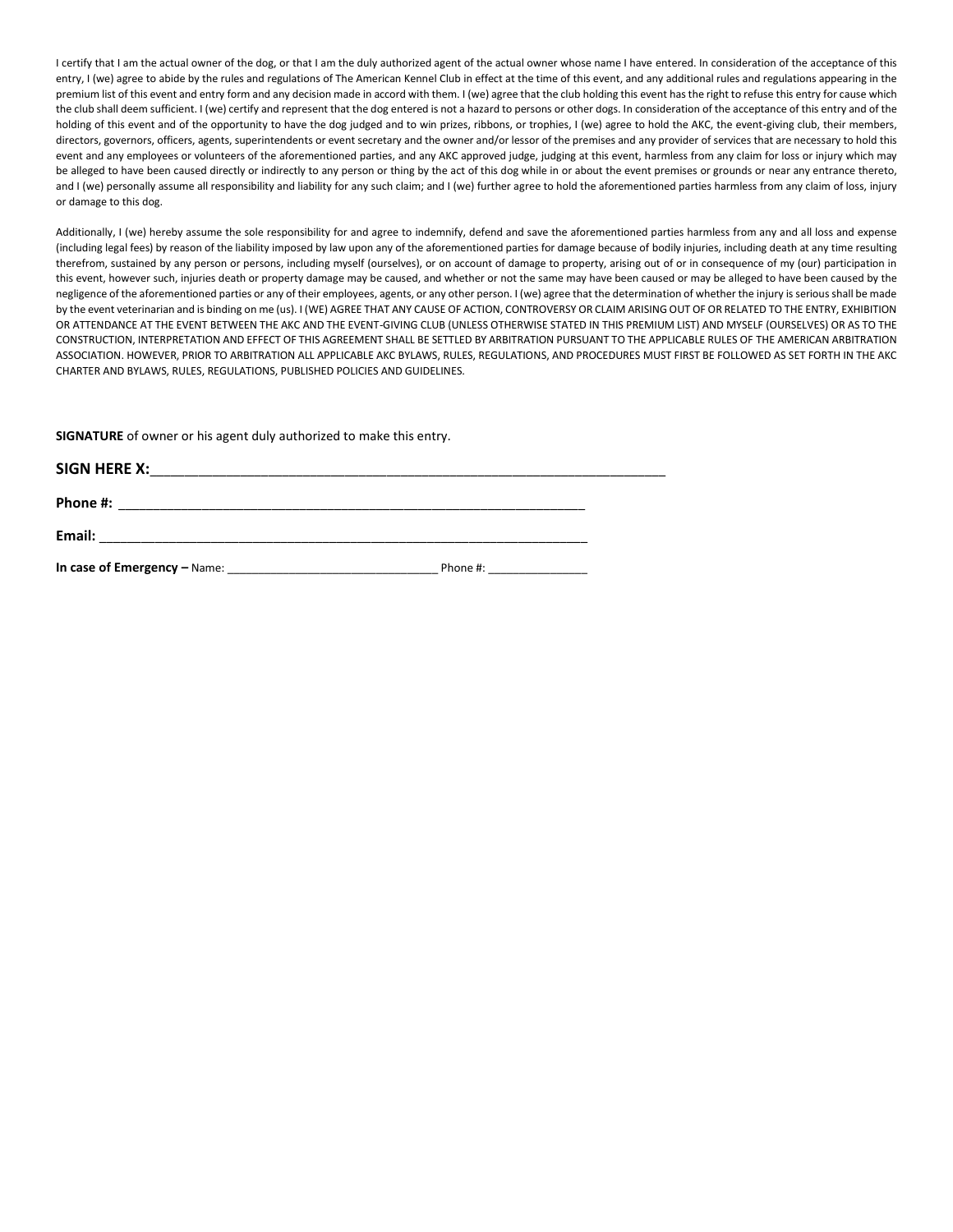# Atlanta Obedience Club Spring Scentwork Trial Volunteer Form

| <b>First Name</b> |                                                                           |
|-------------------|---------------------------------------------------------------------------|
| Last Name         |                                                                           |
| Home Phone        | Cell Phone                                                                |
| Email             |                                                                           |
|                   | I am entered in the following classes (please circle the day(s) entered): |
|                   | Novice Interior - Saturday<br>Sunday                                      |
|                   | Novice Container - Saturday<br>Sunday                                     |
|                   | Novice Buried - Saturday<br>Sunday                                        |
|                   | Advanced Interior - Saturday<br>Sunday                                    |
|                   | Advanced Container - Saturday<br>Sunday                                   |
|                   | Advanced Buried - Saturday<br>Sunday                                      |
|                   | Excellent Interior - Saturday<br>Sunday                                   |
|                   | Preferred<br>$Job(s)$ :                                                   |

**Please complete and return with your entry.**

If you have any questions please contact Laura Klein at [lakbc.15@gmail.com](mailto:lakbc.15@gmail.com)

Thank you for volunteering for our trial!